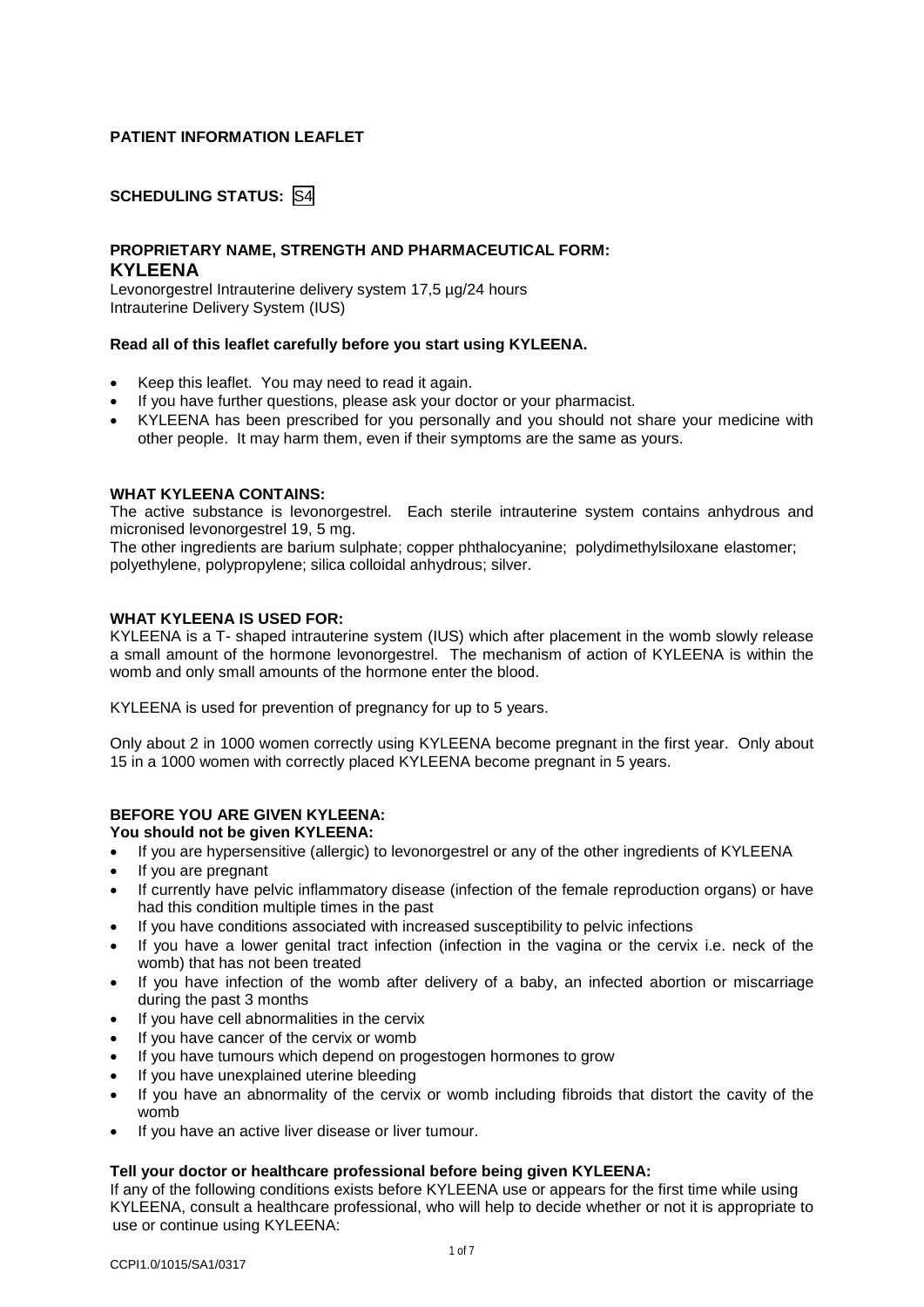- migraine, with visual disturbances or other symptoms, which may be signs of a transient cerebral ischaemia (temporary blockage of the blood supply to the brain)
- severe headache
- jaundice (a yellowing of the skin, whites of the eyes, and/or nails)
- blood pressure
- severe disease of arteries such as stroke or heart attack

Tell your healthcare professional if you were born with heart disease (congenital) or you have heart valve disease.

If you have diabetes, there is generally no need to alter the diabetic medication while using KYLEENA, but this may need to be checked by your healthcare professional.

*Medical examination/consultation: Examination before insertion may include a cervical smear test* (Pap smear), examination of the breasts and other tests, e.g. for infections, including sexually transmitted diseases, as necessary.

Your healthcare professional will do a gynaecological examination to determine the position and size of the womb.

*Faintness/seizure:* Some women feel dizzy after KYLEENA is inserted or removed. This is a normal physical response. Your healthcare professional will tell you to rest a while after you have had KYLEENA inserted or removed. If you have epilepsy, tell your healthcare professional, because a fit (seizure) can occur during insertion or removal.

*Irregular or infrequent bleeding:* You may have bleeding and spotting between menstrual periods, especially during the first 3 to 6 months. Sometimes the bleeding is heavier than usual at first.

However, the bleeding usually becomes lighter than usual and may become irregular and/or infrequent. Consult your healthcare professional if the bleeding remains heavier than usual or if the bleeding becomes heavy after it has been light for a while.

*Pelvic Infections:* The KYLEENA inserter and KYLEENA itself are sterile and have been designed to minimise the risk of infection. Despite this, there is an increased risk of pelvic infections (infections in the lining of the womb or the fallopian tubes) at the time of insertion and during the first 3 weeks after the insertion. Pelvic infection in users of IUS (Intra Uterine System) such as KYLEENA is often related to sexually transmitted diseases.

The risk of infection is increased if you or your partner have multiple sexual partners or have had pelvic infection before. Pelvic infections must be treated promptly. Pelvic infection, such as pelvic inflammatory disease (PID), may have serious consequences, and it may impair fertility and increase the risk of a future extra-uterine pregnancy (pregnancy outside the womb).

Severe infection or sepsis (very severe infection) can occur shortly after KYLEENA insertion. KYLEENA must be removed if there are recurrent pelvic infections or if an acute infection is severe or does not respond to treatment.

Consult your healthcare professional without delay if you have persistent lower abdominal pain, fever, pain in conjunction with sexual intercourse or abnormal bleeding. Severe pain or fever developing shortly after insertion may mean that you have a severe infection which must be treated immediately.

*Expulsion:* The muscular contractions of the womb during menstruation may sometimes push KYLEENA out of place or expel it, which means it comes out by itself. Possible symptoms are pain and abnormal bleeding. If the KYLEENA is displaced, the effectiveness may be reduced and therefore the risk of pregnancy increased. If KYLEENA is expelled, you are not protected against pregnancy anymore. As KYLEENA typically decreases menstrual flow over time, increase of menstrual flow may be a sign that KYLEENA has been expelled.

*Perforation or penetration* of the wall of the womb may occur. If it does occur, it most often happens during placement, even though it may not be detected until sometime later.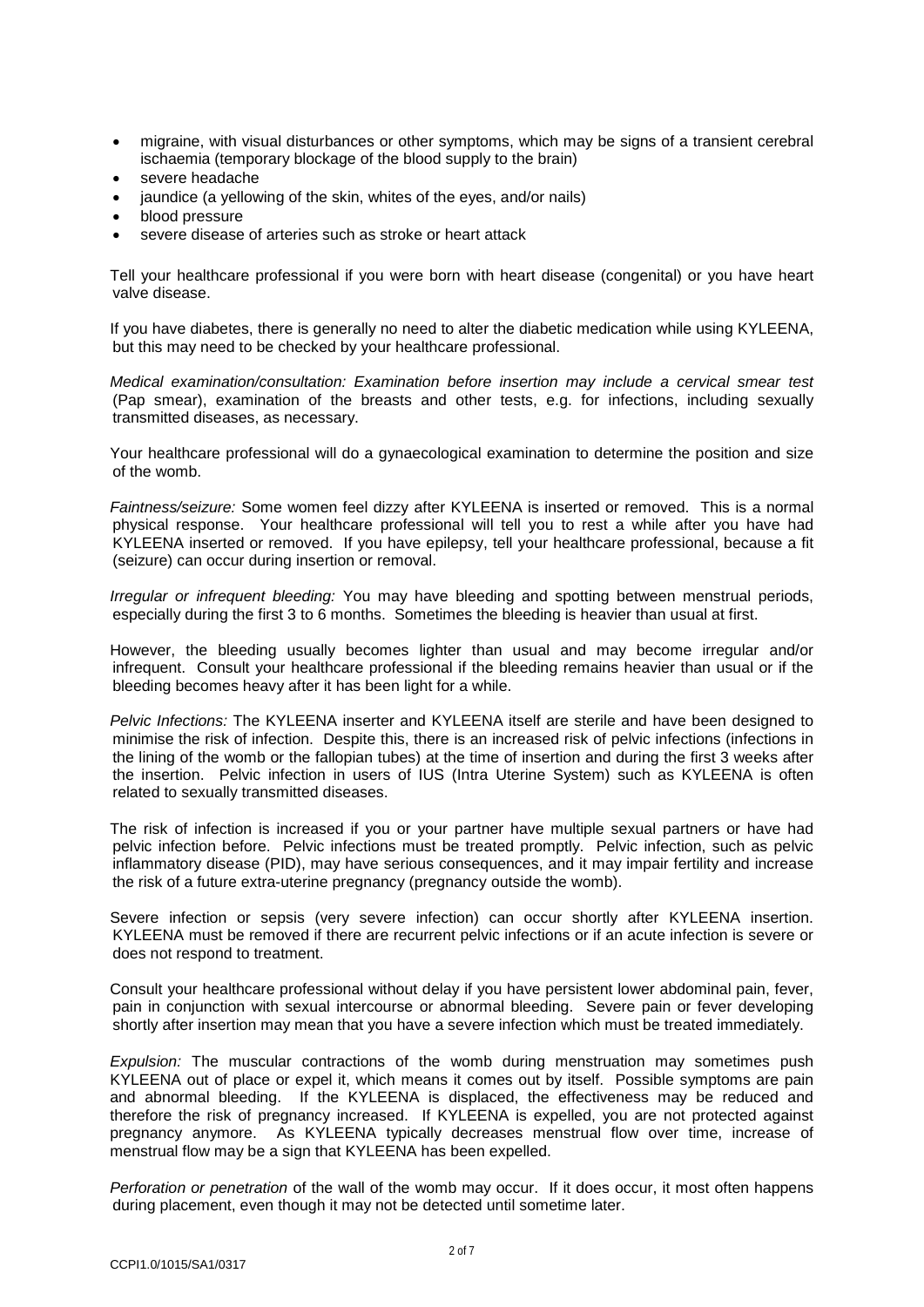A KYLEENA that has become lodged outside the cavity of the womb is not effective at preventing pregnancy. You may need surgery to have KYLEENA removed. The risk of perforation is increased in breastfeeding women and in women who had a delivery up to 36 weeks before insertion and may be increased in a woman with the uterus leaning backward (fixed retroverted uterus).

*Extrauterine pregnancy*: If you become pregnant while using KYLEENA, the risk that the pregnancy could develop outside the womb (have an extrauterine or ectopic pregnancy) is increased. About 2 in 1000 women whom KYLEENA was correctly inserted have an extrauterine pregnancy per year. This rate is lower than in women not using any contraception (about 3 to 5 in a 1000 women per year).

Women who already had an extrauterine pregnancy, surgery of the fallopian tubes or a pelvic infection carry a higher risk for this type of pregnancy. An extrauterine pregnancy is a serious condition which calls for immediate medical attention. The following symptoms could mean that you may have an extrauterine pregnancy and you should see your doctor immediately:

- Your menstrual periods have ceased, and then you start having persistent bleeding or pain
- You have pain in your lower abdomen
- You have normal signs of pregnancy, but you also have bleeding and feel dizzy.

*Ovarian cyst (cells that surround a maturing egg in the ovary):* Since the contraceptive effect of KYLEENA is mainly due to its local effect in the womb, ovulation (release of the egg) usually continues in fertile women while using KYLEENA. Sometimes an ovarian cyst may develop. In most instances there are no symptoms, although on occasion there may be pelvic pain or pain during intercourse. This cyst may require medical attention or more rarely, surgery, but it usually disappear on its own.

*Magnetic Resonance Imaging (MRI):* Magnetic resonance testing under most standard conditions may be carried out safely during use of KYLEENA. Your healthcare professional may refer to the KYLEENA healthcare professional information for information about suitable conditions for MRI testing.

## **Pregnancy and Breastfeeding:**

If you are pregnant or breastfeeding your baby, please consult your doctor, pharmacist or other healthcare professional for advice before using KYLEENA.

# **Pregnancy:**

KYLEENA must not be used during an existing or suspected pregnancy. Some women may not have their periods while using KYLEENA. Not having a period is not necessarily a sign of pregnancy. If you do not have your period and have other symptoms of pregnancy (for example nausea, tiredness and breast tenderness) you should see your healthcare professional for an examination and have a pregnancy test.

If you become pregnant with KYLEENA in place, you should have KYLEENA removed as soon as possible. There is a risk of spontaneous miscarriage if KYLEENA is removed during pregnancy. If you leave KYLEENA in place during pregnancy, the risk of having a miscarriage, infection or preterm labour will be increased. Talk with your healthcare professional about the benefits and risk of continuing the pregnancy.

## **Breastfeeding:**

You can use KYLEENA during breastfeeding. Levonorgestrel (the active ingredient in KYLEENA) has been identified in small quantities in the breast milk of breastfeeding women (0,1 % of the dose being transferred to the infant). There appears to be no negative effects on infant growth or development when using KYLEENA six weeks after delivery. Levonorgestrel does not appear to affect the amount or the quality of breast milk.

Consult a healthcare professional or pharmacist before taking any medicine when you are pregnant or breastfeeding.

# **Fertility:**

Your usual level of fertility will return after KYLEENA is removed.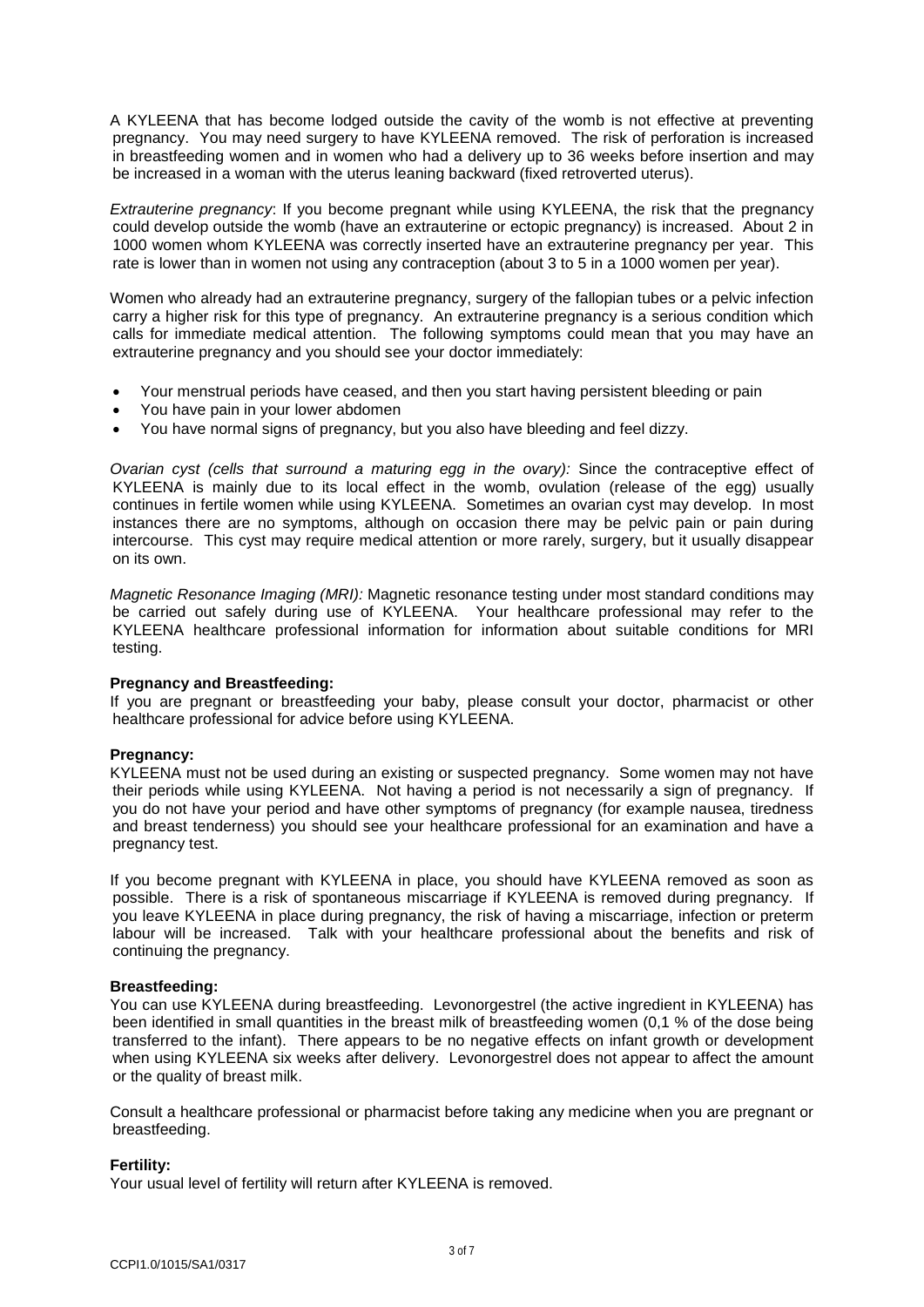# **Driving and using machinery:**

No known effects.

#### **Using other medicines with KYLEENA:**

Please tell your doctor if you are taking other medicines on a regular basis, including complementary or traditional medicines and medicines obtained without a prescription.

The mechanism of action of KYLEENA is mainly local, the intake of other medicines is not believed to increase the risk of pregnancy while using KYLEENA. However, it is advised that you tell your healthcare professional if you are taking or have recently taken any other medicines, including medicines obtained without a prescription.

## **HOW TO USE KYLEENA:**

Your doctor will tell you how long your treatment with KYLEENA will last. Do not remove KYLEENA early because you will not be protected from falling pregnant. If you have the impression that the effects of KYLEENA is too strong or too weak, tell your doctor or pharmacist.

#### *When should KYLEENA be inserted:*

You can have KYLEENA inserted within seven days from the onset of the menstrual bleeding (your monthly period). KYLEENA can also be inserted immediately after a first trimester abortion provided that there are no genital infections. KYLEENA can be inserted after giving birth only after womb has returned to its normal size after delivery and not earlier than 6 weeks after delivery (see section "Before you use KYLEENA – Perforations). KYLEENA can be replaced by a new system at any time of the cycle.

# *Additional information on special populations:*

#### *Children and adolescents:*

The effectiveness and safety of KYLEENA have not been established in children and adolescents under the age of 18 years.

## *Elderly patients (65 years or older):*

KYLEENA is not indicated for use in postmenopausal women.

## *Patients with impaired liver function:*

KYLEENA must not be used in women with active liver disease and/or liver tumour. If you have a liver impairment, tell your healthcare professional (see section "Do not use KYLEENA").

#### *Patients with impaired kidney function:*

KYLEENA has not been studied in women with kidney impairment.

## **How is KYLEENA inserted:**

After a gynaecological examination, an instrument, called a speculum, is placed into the vagina and the cervix may be cleansed with an antiseptic solution. KYLEENA is then inserted into the womb using a thin, flexible plastic tube (the insertion tube). Local anaesthesia may be applied to the cervix prior to insertion.

Some women may experience pain and dizziness during or after insertion. If these do not pass within half an hour in the resting position, KYLEENA may not be correctly positioned. Your healthcare professional will examine you to see if KYLEENA needs to be removed or replaced.

You may experience some bleeding and/or pain during or after insertion. After placement of KYLEENA you may receive a patient reminder card from your doctor for follow-up examinations. Bring this with you to every scheduled appointment.

## **When should I see my healthcare professional?**

You should have your KYLEENA checked 4 to 12 weeks after placement and thereafter regularly, at least once a year. If you received a patient reminder card from your doctor bring this with you to every scheduled appointment.

In addition, you should contact your healthcare professional if any of the following occurs:

- You no longer feel the thread in your vagina
- You can feel the lower end of KYLEENA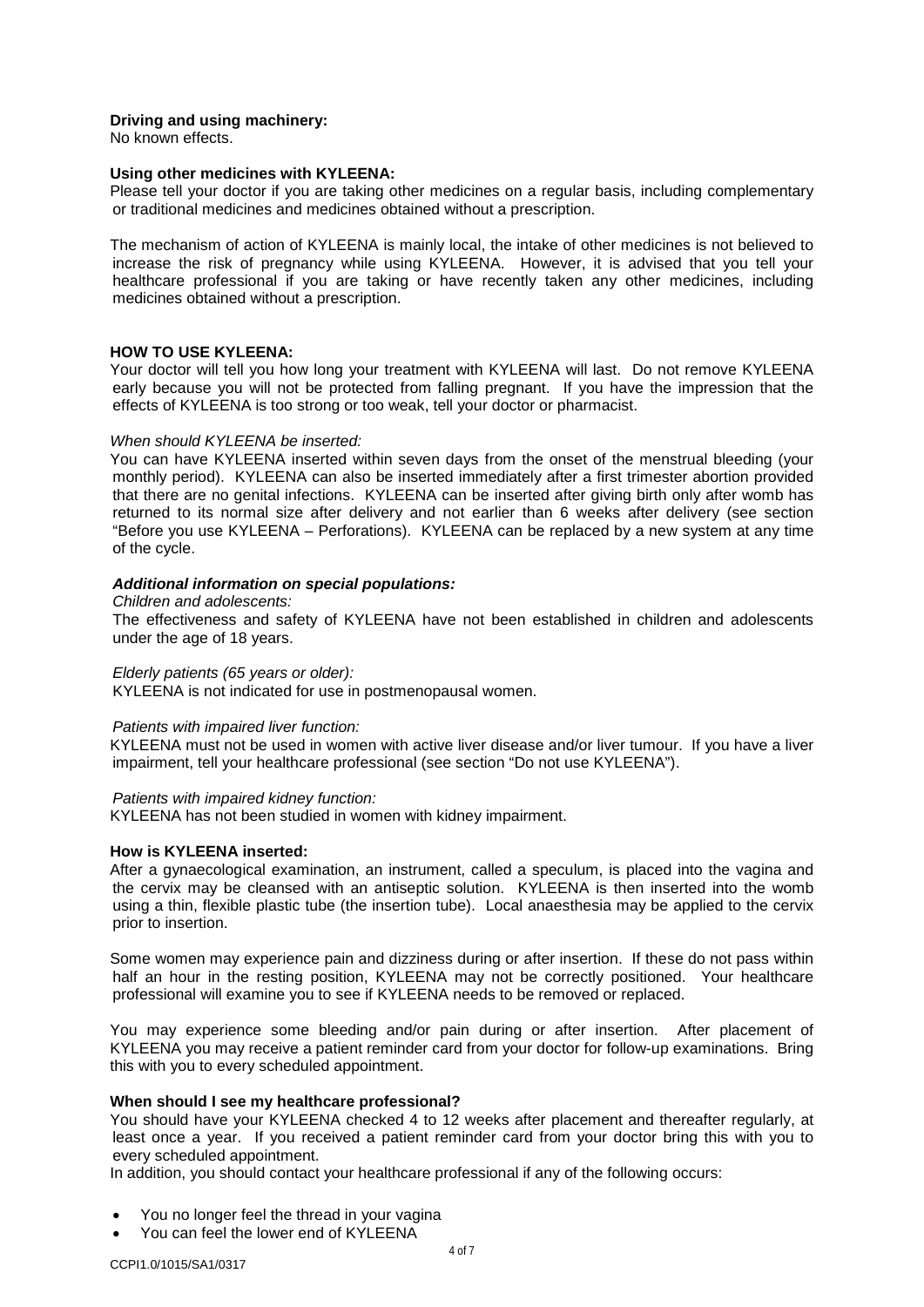- You think you may be pregnant
- You have persistent abdominal pain, fever or unusual discharge from the vagina You or your partner feel pain or discomfort during sexual intercourse
- There are sudden changes in your menstrual periods (e.g. if you have little or no menstrual bleeding, and then start having persistent bleeding or pain, or you start bleeding heavily)
- You have other medical problems, such as migraine headache or intense headache that recur, sudden problems with vision, jaundice or high blood pressure
- You experience any of the conditions mentioned in section "Before you use KYLEENA".

# **For how long can KYLEENA be used?**

KYLEENA is effective for up to five years, after which it has to be removed. If you like, you may have a new KYLEENA inserted when the old one is removed.

#### **What if I want to become pregnant or have KYLEENA removed for another reason?**

KYLEENA can be easily removed at any time by your healthcare professional, after which pregnancy is possible. After removal, fertility returns to your usual level.

If pregnancy is not desired, KYLEENA should not be removed after the seventh day of the menstrual cycle (monthly period) unless contraception is covered with other methods (e.g. condoms) for at least 7 days before removal. If you have irregular periods (menses) or no periods, you should use barrier methods of contraception for 7 days before removal until your menstruation reappears. A new KYLEENA can also be placed immediately after removal, in which case no additional protection is needed.

#### **Can I become pregnant after stopping use of KYLEENA?**

Yes. After KYLEENA is removed, you may become pregnant.

## **Can KYLEENA affect my menstrual periods?**

Yes. KYLEENA may affect your menstrual cycle. It can change your menstrual periods so that you have spotting (a small amount of bleeding), irregular, shorter or longer periods, lighter or heavier bleeding, or no bleeding at all.

Many women have frequent spotting or light bleeding in addition to their periods for the first 3-6 months after they have KYLEENA inserted. Some women may have heavy or prolonged bleeding during this time. Please inform your healthcare professional, especially if this persists.

Overall, you are likely to have a gradual reduction in the amount and number of the days of bleeding each month.

When the system is removed, periods soon return to normal.

#### **Is it abnormal to have no periods?**

No. Not when you are using KYLEENA. The monthly thickening of the lining of the womb may not happen due to the effect of the hormone and therefore there is nothing to come or shed away as menstrual period. It does not necessarily mean that you have reached menopause or are pregnant. Your own hormone levels usually remain normal.

#### **How will I know if I am pregnant?**

Pregnancy is unlikely while using KYLEENA, even if you do not have periods. If you have not had a period for six weeks and are concerned, then consider having a pregnancy test. If this is negative*,*  there is no need to carry out another test unless you have other signs of pregnancy, e.g. sickness, tiredness or breast tenderness.

## **Can KYLEENA cause pain or discomfort?**

Some women feel pain (like menstrual cramps) after insertion. You should return to your healthcare professional or clinic if you have severe pain or if the pain continues for more than a few weeks after you have had KYLEENA inserted. You may experience some pain during removal of KYLEENA.

## **Will KYLEENA interfere with sexual intercourse?**

KYLEENA should not interfere with sexual intercourse. If you or your partner feel the IUS during intercourse, intercourse should be avoided until your healthcare professional has checked that the IUS is still in the correct position.

#### **How long should I wait to have sexual intercourse after the insertion?**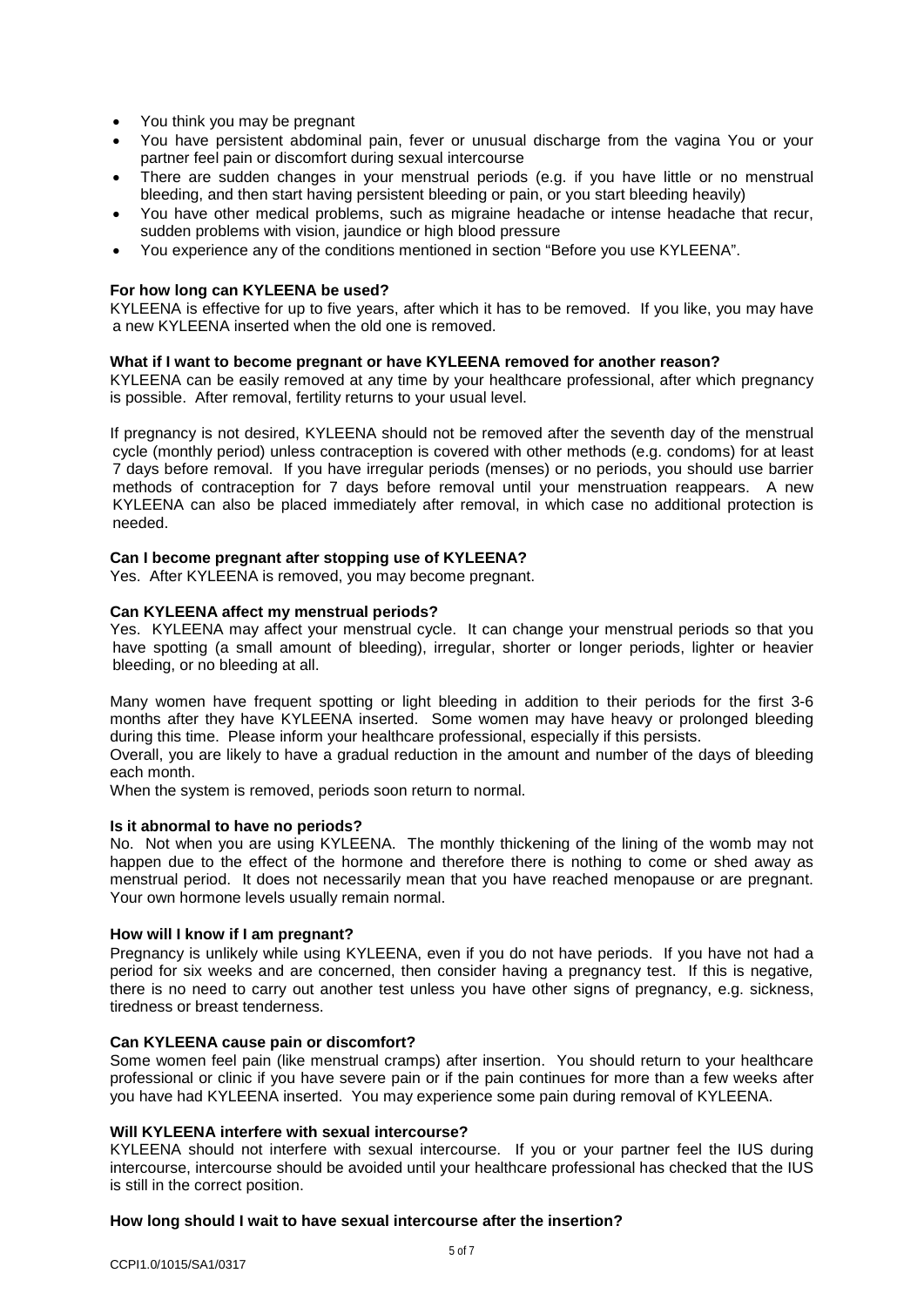It is best to wait about 24 hours after having KYLEENA inserted before having sexual intercourse.

#### **Can tampons be used?**

Use of sanitary pads is recommended. If tampons are used, you should change them with care so as not to pull the threads of KYLEENA.

## **What happens if KYLEENA comes out by itself?**

It is rare but possible for KYLEENA to come out during your menstrual period without you noticing. An unusual increase in the amount of bleeding during your period could mean that your KYLEENA has been expelled. It is also possible for your KYLEENA to partially expel from your womb (you or your partner may notice this during sexual intercourse).

If KYLEENA is completely or partially expelled, you will not be protected from pregnancy.

## **How can I tell whether KYLEENA is in place?**

You can check yourself if the threads are in place for example after your period. Gently put a finger into your vagina and feel for the threads at the end of your vagina near the opening of your womb (cervix).

**Do not pull the threads** because you may accidentally pull out KYLEENA. If you cannot feel the threads, this may indicate that an expulsion or perforation has occurred. In this case you should avoid intercourse or use a barrier contraceptive (such as condoms), and consult your healthcare professional.

If you have any further questions on the use of this medicine, ask your doctor.

# **POSSIBLE SIDE EFFECTS:**

KYLEENA can have side effects.

Not all side effects reported for KYLEENA are included in this leaflet. Should your general health worsen or if you experience any untoward effects while using this medicine, please consult your doctor, pharmacist or other healthcare professional for advice healthcare.

The following is a list of side effects that have been linked with the use of KYLEENA:

*Frequent side effects:*

- Headache
- Abdominal/pelvic pain
- Acne/seborrhoea (greasy skin)
- Bleeding changes including increased and decreased menstrual bleeding, spotting, infrequent periods (oligomenorrhoea) and absence of bleeding (amenorrhoea)
- Ovarian cysts
- Vulvovaginitis (inflammation of the external genital organs or vagina)
- Depressed mood/depression
- **Migraine**
- Nausea (feeling sick)
- Upper genital tract infection
- Painful menstruation (dysmenorrhea)
- Breast pain/discomfort
- Expulsion of KYLEENA (complete and partial)
- Genital discharge.

*Less frequent side effects:*

- Hirsutism (excessive body hair)
- Uterine perforation\*

\**The perforation risk is higher (between 1 and 10 in every 1000 patients) in women who are breastfeeding at the time of insertion and when it is inserted up to 36 weeks after delivery.* 

Hypersensitivity including rash, urticaria (hives) and angioedema (swelling of face, lips, cheeks, tongue or throat) may occur.

The removal threads may be felt by the partner during intercourse.